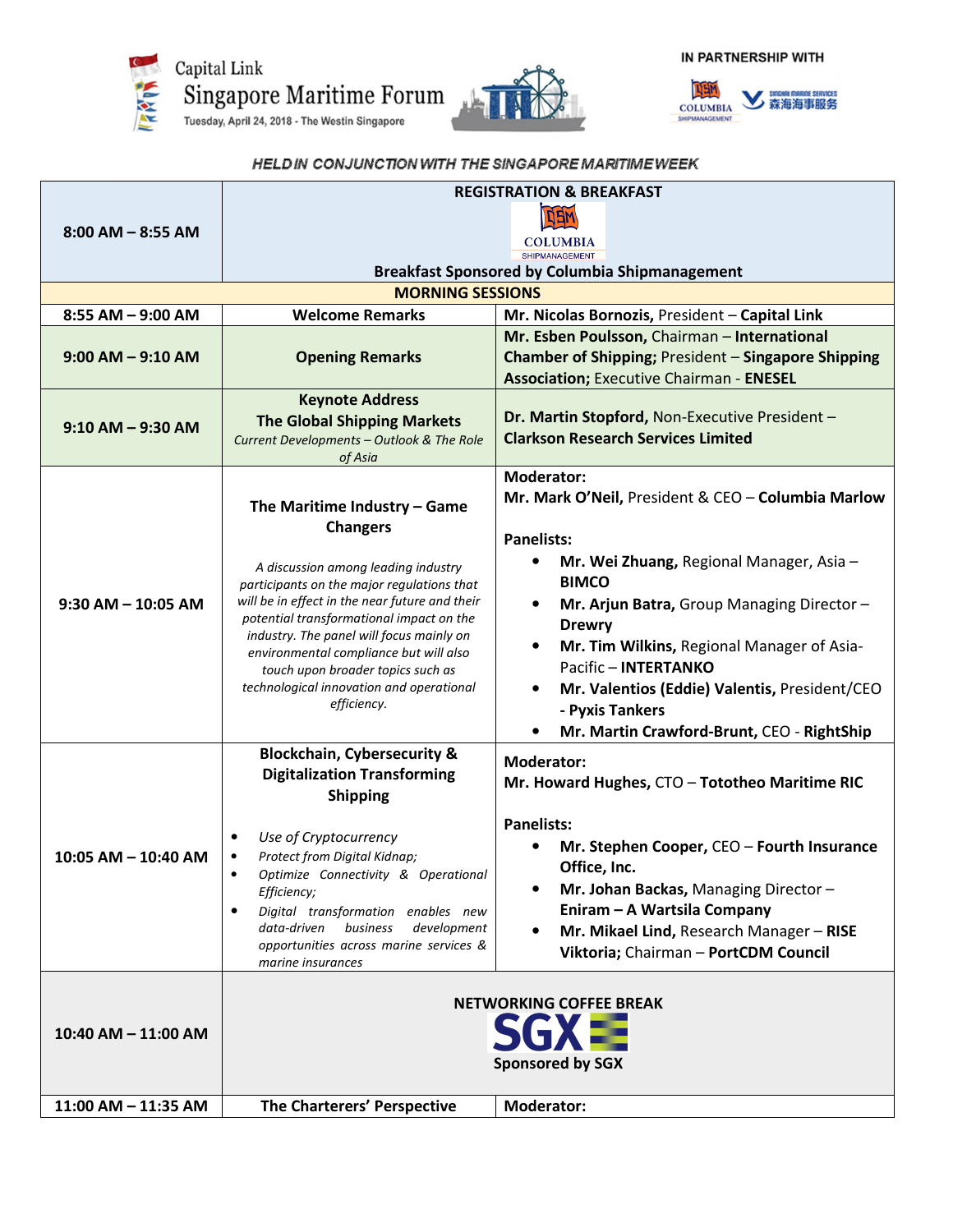|                           | The Global Shipping, Commodities &<br><b>Energy Markets</b>                                                                                                                                                                                                                                                                                                                                                                                                                                     | Mr. Frans van de Bospoort, Managing Director & Head<br>of Shipping Finance Eastern Hemisphere - DVB Bank                                                                                                                                                                                                                                                                                                                                                                                                                                                                                                                                                            |  |  |
|---------------------------|-------------------------------------------------------------------------------------------------------------------------------------------------------------------------------------------------------------------------------------------------------------------------------------------------------------------------------------------------------------------------------------------------------------------------------------------------------------------------------------------------|---------------------------------------------------------------------------------------------------------------------------------------------------------------------------------------------------------------------------------------------------------------------------------------------------------------------------------------------------------------------------------------------------------------------------------------------------------------------------------------------------------------------------------------------------------------------------------------------------------------------------------------------------------------------|--|--|
|                           | Shipping is affected by developments in the<br>global commodity and energy markets. The<br>panel will discuss cargo and trading flows,<br>the role of Asia in global trading and the<br>impact on shipping.                                                                                                                                                                                                                                                                                     | <b>Panelists:</b><br>Mr. Andrew Barker, Asia Pacific Lead - Cargill<br>Mr. Bjorn Stignor, General Manager - Golden<br><b>Stena</b><br>Mr. Michael Nagler, Head of Chartering -<br>$\bullet$<br><b>Noble</b><br>Mr. Rasmus Bach Nielsen, Global Head of Wet<br>$\bullet$<br>Freight - Trafigura                                                                                                                                                                                                                                                                                                                                                                      |  |  |
| 11:35 AM - 12:15 PM       | Singapore as an International<br><b>Maritime Hub</b><br>Private & Public Partnership Moving<br>Shipping Forward<br>Singapore has become a major hub for the<br>global shipping industry, a gateway to the<br>Asian and world markets for shipping,<br>commodities and finance. A partnership and<br>close cooperation among government,<br>unions, shipowners and shipmanagers moves<br>the industry forward. The panel will discuss<br>the factors behind this success and what lies<br>ahead. | <b>Moderator:</b><br>Mr. Terence Zhao, President - Singhai Marine<br><b>Services</b><br><b>Panelists:</b><br>Mr. Stephen Cotton, General Secretary - ITF<br>Mr. Yan Xiankai, Group CEO & Chairman -<br>٠<br><b>Bilsea Group</b><br>Mr. Sheshashayee Venkatraman, CEO -Miclyn<br>٠<br><b>Express Offshore</b><br>Ms. Tan Beng Tee, Assistant Chief<br>$\bullet$<br>Executive(Development) - MPA<br>Ms. Lisa Teo, Executive Director (Corporate<br>$\bullet$<br>Development) - Pacific International Lines<br>(PTE) Ltd                                                                                                                                               |  |  |
| 12:15 PM $-$ 1:00 PM      | The Future of Shipping<br>A Roundtable Discussion Among<br><b>Industry Leaders</b><br>A high-level discussion on the evolution<br>of the shipping industry, the main<br>industry drivers, opportunities and<br>challenges for the shipping industry<br>across the board.<br>Shipping markets outlook, energy and<br>٠<br>commodity<br>flows,<br>investment<br>opportunities, access to capital, the<br>impact of technology, operational and<br>regulatory challenges and more                  | <b>Moderator:</b><br>Ms. Mei Lin Goh, Partner - Watson Farley & Williams<br><b>Panelists:</b><br>Mr. Michael Parker, Industry Head, Global<br>Shipping & Logistics and Chairman, EMEA<br>Corporate Banking - Citi<br>Dr. Martin Stopford, Non-Executive President<br>- Clarkson Research Services Limited<br>Mr. Jeremy Nixon, CEO - Ocean Network<br>$\bullet$<br><b>Express</b><br>Dr. Nikos Tsakos, President & CEO - Tsakos<br><b>Energy Navigation; Chairman - INTERTANKO</b><br>Mr. Esben Poulsson, Chairman - International<br>$\bullet$<br>Chamber of Shipping; President - Singapore<br><b>Shipping Association; Executive Chairman -</b><br><b>ENESEL</b> |  |  |
| $1:05$ PM $- 2:05$ PM     |                                                                                                                                                                                                                                                                                                                                                                                                                                                                                                 | <b>NETWORKING LUNCH</b>                                                                                                                                                                                                                                                                                                                                                                                                                                                                                                                                                                                                                                             |  |  |
| <b>AFTERNOON SESSIONS</b> |                                                                                                                                                                                                                                                                                                                                                                                                                                                                                                 |                                                                                                                                                                                                                                                                                                                                                                                                                                                                                                                                                                                                                                                                     |  |  |
| $2:10$ PM $- 2:45$ PM     | <b>Financial Leasing as a Mainstream</b><br><b>Finance</b>                                                                                                                                                                                                                                                                                                                                                                                                                                      | <b>Moderator:</b><br>Mr. Conor Warde, Partner - Mayer Brown JSM                                                                                                                                                                                                                                                                                                                                                                                                                                                                                                                                                                                                     |  |  |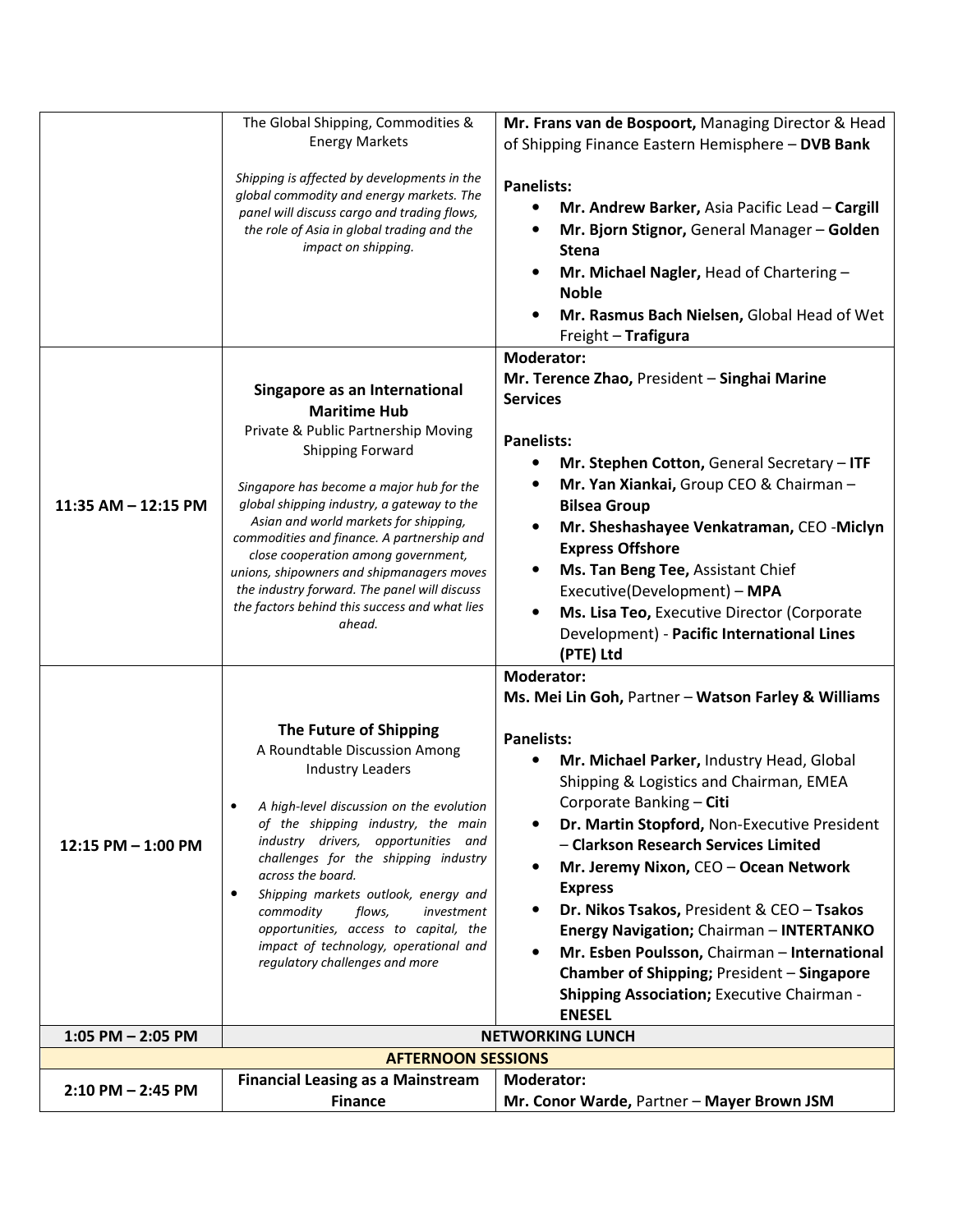|                       | Leasing Alternatives Throughout Asia                                                                                                                                                                                                                                                                                                                                                                                                                                                                                                          |                                                                                                                                                                                                                                                                                                                                                                                                                                               |
|-----------------------|-----------------------------------------------------------------------------------------------------------------------------------------------------------------------------------------------------------------------------------------------------------------------------------------------------------------------------------------------------------------------------------------------------------------------------------------------------------------------------------------------------------------------------------------------|-----------------------------------------------------------------------------------------------------------------------------------------------------------------------------------------------------------------------------------------------------------------------------------------------------------------------------------------------------------------------------------------------------------------------------------------------|
|                       | Financial Leasing has become a dominant<br>form of ship finance for the Asian &<br>International Shipping Industry. The panel<br>will discuss the outlook for further growth<br>with new market entrants and players,<br>where new capital can come from, what<br>types of deals and owners can quality for<br>leasing and joint ventures between leasing<br>firms & cargo owners. It will also discuss the<br>various financial leasing options available<br>throughout Asia and the experience of<br>shipping companies who have used them. | <b>Panelists:</b><br>Mr. Justin Sharp, Executive Director, Head of<br>$\bullet$<br>Structured Asset Finance, Asia -<br><b>Commonwealth Bank of Australia</b><br>Ms. Uta Urbaniak, Chief Financial Officer -<br><b>Epic Gas</b><br>Mr. James Stove-Lorentzen, Jr., Managing<br>٠<br>Partner - NorthCape Pte Ltd<br>Mr. Terry Chen (Zeping), Head of Shipping,<br>Offshore & Logistics - Taiping & Sinopec<br>Financial Leasing Co., Ltd.       |
| $2:45$ PM $-3:20$ PM  | <b>Global Shipping Banks &amp; The</b><br><b>Availability of Finance for the</b><br><b>Shipping Industry</b><br>Banks have been the traditional source<br>of finance for the shipping industry -<br>how major shipping banks deal with<br>new regulatory and market challenges.<br>Is the bank finance market shrinking or<br>growing? Is new capital available for<br>the industry? Who can qualify for bank<br>finance and at what cost and terms?                                                                                          | <b>Moderator:</b><br>Mr. John Forrester, Partner - Holman Fenwick Willan<br><b>Panelists:</b><br>Mr. Joep Gorgels, Global Head of Shipping -<br><b>ABN AMRO</b><br>Mr. Michael Parker, Industry Head, Global<br>Shipping & Logistics and Chairman EMEA<br>Corporate Banking - Citi<br>Mr. Christian Niewandt, Global Head of<br>Shipping - HSH Nordbank<br>Mr. Tobias Zehnter, Global head of Shipping -<br><b>NORD L/B</b>                   |
| $3:20$ PM $-3:55$ PM  | <b>Alternative Finance &amp; Private</b><br><b>Equity</b><br>Are there sources of capital beyond<br>bank finance & financial leasing?<br>New & Alternative Sources of Capital for<br>Projects & Smaller Owners<br>Credit Funds - Debt Finance &<br>$\bullet$<br>Structured Equity - Private Equity                                                                                                                                                                                                                                            | <b>Moderator:</b><br>Mr. Gregg Johnston, Partner - Stephenson Harwood<br>(Singapore) Alliance<br><b>Panelists:</b><br>Mr. Nicholas E. Meer, CFA, Managing<br>Director, Global Transportation Group - J.P.<br><b>Morgan Asset Management - Alternatives</b><br>Mr. Martin Hugger, Managing Director-<br><b>Meerbaum Capital Solutions Inc.</b><br>Mr. Philip Clausius, Founder & Managing<br>$\bullet$<br>Partner - Transport Capital Pte Ltd. |
| $3:55$ PM $-$ 4:05 PM | One Belt One Road & Beyond - The<br><b>Maritime Context</b>                                                                                                                                                                                                                                                                                                                                                                                                                                                                                   | Mr. Benjamin Wong, Head of Transport &<br>٠<br>Industrial - InvestHK                                                                                                                                                                                                                                                                                                                                                                          |
| $4:05$ PM $- 4:25$ PM | <b>COFFEE BREAK</b><br><b>Sponsored by SGX</b>                                                                                                                                                                                                                                                                                                                                                                                                                                                                                                |                                                                                                                                                                                                                                                                                                                                                                                                                                               |
| 4:25 PM $-$ 4:50 PM   | <b>LPG Sector</b><br><b>Panel Discussion</b>                                                                                                                                                                                                                                                                                                                                                                                                                                                                                                  | <b>Moderator:</b><br>Mr. Torben S. Pedersen, Managing Director - Fearngas<br>(Singapore) Pte Ltd                                                                                                                                                                                                                                                                                                                                              |